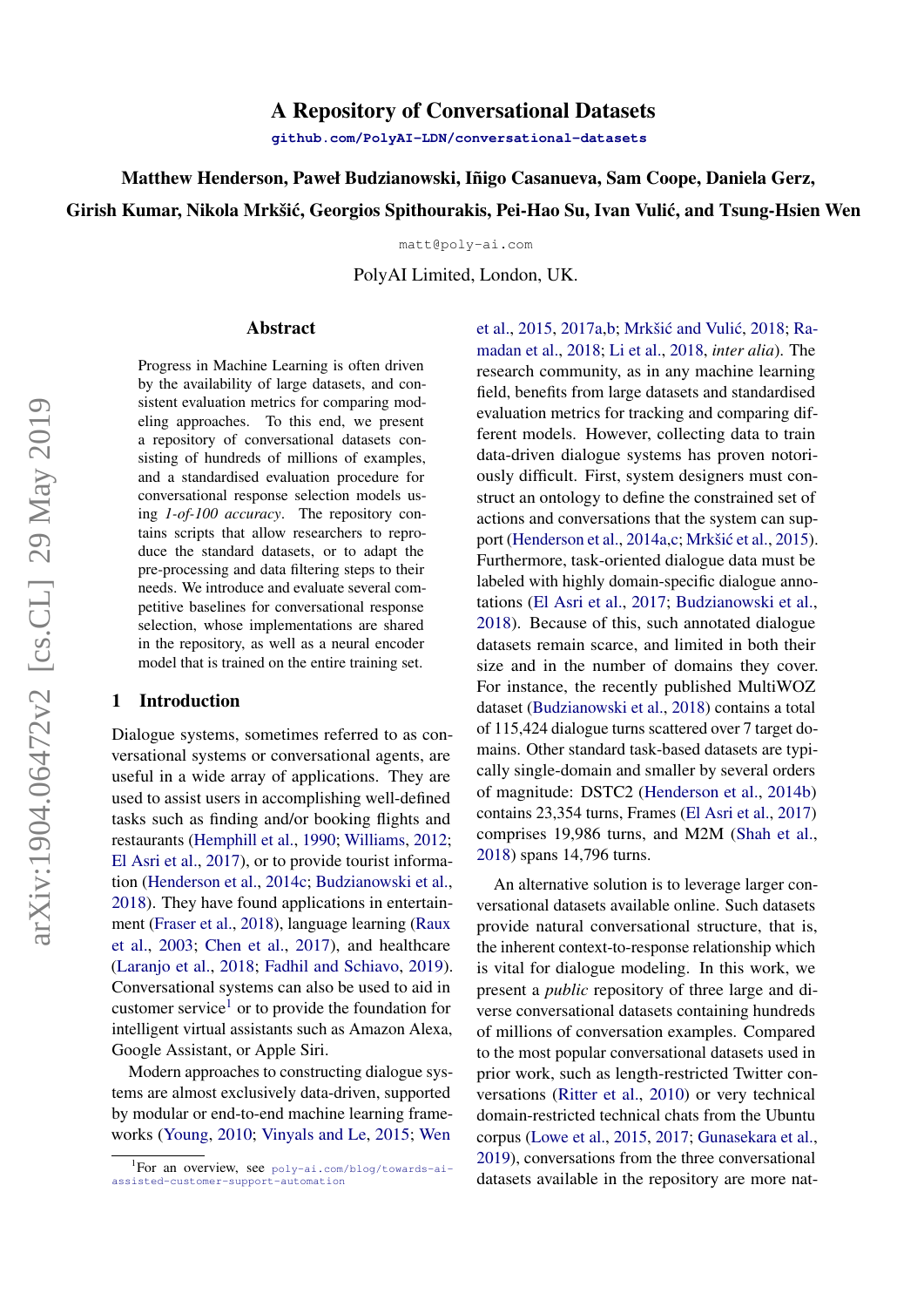ural and diverse. What is more, the datasets are large: for instance, after preprocessing around 3.7B comments from Reddit available in 256M conversational threads, we obtain 727M valid contextresponse pairs. Similarly, the number of valid pairs in the OpenSubtitles dataset is 316 million. To put these numbers into perspective, the frequently used Ubuntu corpus v2.0 comprises around 4M dialogue turns. Furthermore, our Reddit corpus includes 2 more years of data and so is substantially larger than the previous Reddit dataset of [Al-Rfou et al.](#page-6-11) [\(2016\)](#page-6-11), which spans around 2.1B comments and 133M conversational threads, and is not publicly available.

Besides the repository of large datasets, another key contribution of this work is the common evaluation framework. We propose applying consistent data filtering and preprocessing to public datasets, and a simple evaluation metric for response selection, which will facilitate direct comparisons between models from different research groups.

These large conversational datasets may support modeling across a large spectrum of natural conversational domains. Similar to the recent work on language model pretraining for diverse NLP applications [\(Howard and Ruder,](#page-6-12) [2018;](#page-6-12) [Devlin et al.,](#page-6-13) [2018;](#page-6-13) [Lample and Conneau,](#page-6-14) [2019\)](#page-6-14), we believe that these datasets can be used in future work to pretrain large general-domain conversational models that are then fine-tuned towards specific tasks using much smaller amounts of task-specific conversational data. We hope that the presented repository, containing a set of strong baseline models and standardised modes of evaluation, will provide means and guidance to the development of nextgeneration conversational systems.

The repository is available at [github.com/](https://github.com/PolyAI-LDN/conversational-datasets) [PolyAI-LDN/conversational-datasets.](https://github.com/PolyAI-LDN/conversational-datasets)

# 2 Conversational Dataset Format

Datasets are stored as Tensorflow record files containing serialized Tensorflow example protocol buffers [\(Abadi et al.,](#page-5-0) [2015\)](#page-5-0). The training set is stored as one collection of Tensorflow record files, and the test set as another. Examples are shuffled randomly (and not necessarily reproducibly) within the Tensorflow record files. Each example is deterministically assigned to either the train or test set using a key feature, such as the conversation thread ID in Reddit, guaranteeing that the same split is created whenever the dataset is generated.

By default the train set consists of 90% of the total data, and the test set the remaining 10%.

<span id="page-1-0"></span>

| <b>context/1</b> <i>Hello, how are you?</i>             |
|---------------------------------------------------------|
| <b>context/0</b> <i>I am fine. And you?</i>             |
| <b>context</b> Great. What do you think of the weather? |
| <b>response</b> It doesn't feel like February.          |

Figure 1: An illustrative Tensorflow example in a conversational dataset, consisting of a conversational context and an appropriate response. Each string is stored as a *bytes* feature using its UTF-8 encoding.

Each Tensorflow example contains a conversational context and a response that goes with that context, see e.g. figure [1.](#page-1-0) Explicitly, each example contains a number of string features:

- A context feature, the most recent text in the conversational context.
- A response feature, text that is in direct response to the context.
- A number of extra context features, **context/0**, context/1 etc. going back in time through the conversation. They are named in reverse order so that **context/i** always refers to the  $i$ <sup>th</sup> most recent extra context, so that no padding needs to be done, and datasets with different numbers of extra contexts can be mixed.
- Depending on the dataset, there may be some extra features also included in each example. For instance, in Reddit the author of the context and response are identified using additional features.

#### <span id="page-1-1"></span>3 Datasets

Rather than providing the raw processed data, we provide scripts and instructions to the users to generate the data themselves. This allows for viewing and potentially manipulating the pre-processing and filtering steps. The repository contains instructions for generating datasets with standard parameters split deterministically into train and test portions. These allow for defining reproducible evaluations in research papers. Section [5](#page-4-0) presents benchmark results on these standard datasets for a variety of conversational response selection models.

Dataset creation scripts are written using Apache Beam and Google Cloud Dataflow [\(Akidau et al.,](#page-5-1) [2015\)](#page-5-1), which parallelizes the work across many machines. Using the default quotas, the Reddit script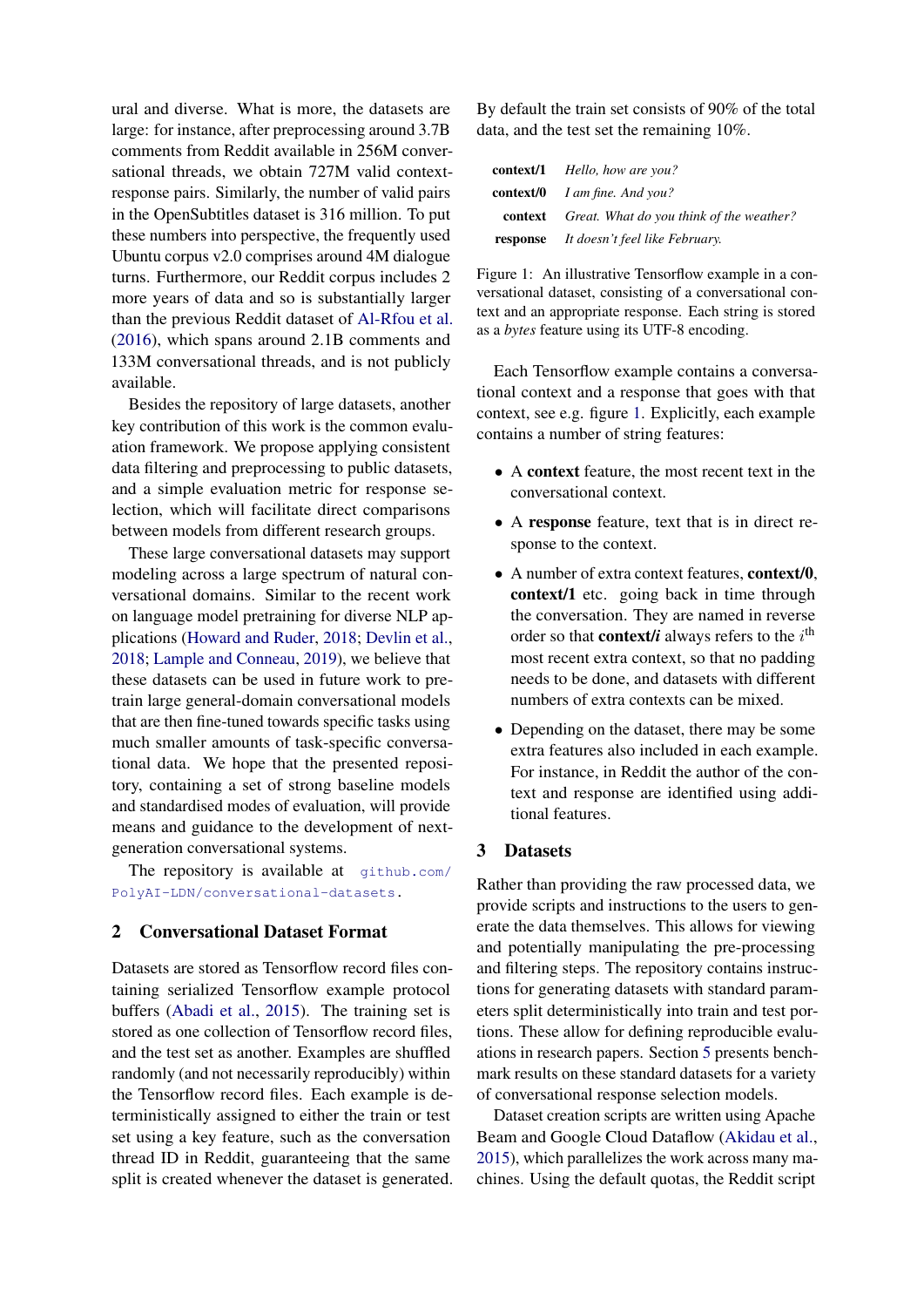<span id="page-2-0"></span>

|               | <b>Built from</b>                                                                                        | <b>Training size</b> | <b>Testing size</b> |  |
|---------------|----------------------------------------------------------------------------------------------------------|----------------------|---------------------|--|
| Reddit        | 3.7 billion comments in threaded conversations                                                           | 654, 396, 778        | 72,616,937          |  |
| OpenSubtitles | over 400 million lines from movie and tele-<br>vision subtitles (also available in other lan-<br>guages) | 283,651,561          | 33,240,156          |  |
| AmazonQA      | over 3.6 million question-response pairs in the<br>context of Amazon products                            | 3,316,905            | 373,007             |  |

Table 1: Summary of the datasets included in the public repository. The Reddit data is taken from January 2015 to December 2018, and the OpenSubtitles data from 2018.

starts 409 workers to generate the dataset in around 1 hour and 40 minutes. This includes reading the comment data from the BigQuery source, grouping the comments into threads, producing examples from the threads, splitting the examples into train and test, shuffling the examples, and finally writing them to sharded Tensorflow record files.

Table [1](#page-2-0) provides an overview of the Reddit, OpenSubtitles and AmazonQA datasets, and figure [3](#page-9-0) in appendix [A](#page-9-1) gives an illustrative example from each.

# 3.1 Reddit

Reddit is an American social news aggregation website, where users can post links, and take part in discussions on these posts. Reddit is extremely diverse [\(Schrading et al.,](#page-7-14) [2015;](#page-7-14) [Al-Rfou et al.,](#page-6-11) [2016\)](#page-6-11): there are more than 300,000 sub-forums (i.e., subreddits) covering various topics of discussion. These threaded discussions, available in a public *BigQuery* database, provide a large corpus of conversational contexts paired with appropriate responses. Reddit data has been used to create conversational response selection data by [Al-Rfou et al.](#page-6-11) [\(2016\)](#page-6-11); [Cer et al.](#page-6-15) [\(2018\)](#page-6-15); [Yang et al.](#page-8-1) [\(2018\)](#page-8-1). We share code that allows generating datasets from the Reddit data in a reproducible manner: with consistent filtering, processing, and train/test splitting. We also generate data using two more years of data than the previous work, 3.7 billion comments rather than 2.1 billion, giving a final dataset with 176 million more examples.

Reddit conversations are threaded. Each post may have multiple top-level comments, and every comment may have multiple children comments written in response. In processing, each Reddit thread is used to generate a set of examples. Each response comment generates an example, where the context is the linear path of comments that the comment is in response to.

Examples may be filtered according to the contents of the context and response features. The example is filtered if either feature has more than 128 characters, or fewer than 9 characters, or if its text is set to *[deleted]* or *[removed]*. Full details of the filtering are available in the code, and configurable through command-line flags.

Further back contexts, from the comment's parent's parent etc., are stored as extra context features. Their texts are trimmed to be at most 128 characters in length, without splitting words apart. This helps to bound the size of an individual example.

The train/test split is deterministic based on the thread ID. As long as all the input to the script is held constant (the input tables, filtering thresholds etc.), the resulting datasets should be identical.

The data from 2015 to 2018 inclusive consists of 3,680,746,776 comments, in 256,095,216 threads. In total, 727,013,715 Tensorflow examples are created from this data.

### 3.2 OpenSubtitles

OpenSubtitles is a growing online collection of subtitles for movies and television shows available in multiple languages. As a starting point, we use the corpus collected by [Lison and Tiedemann](#page-7-15) [\(2016\)](#page-7-15), originally intended for statistical machine translation. This corpus is regenerated every year, in 62 different languages.

Consecutive lines in the subtitle data are used to create conversational examples. There is no guarantee that different lines correspond to different speakers, or that consecutive lines belong to the same scene, or even the same show. The data nevertheless contains a lot of interesting examples for modelling the mapping from conversational contexts to responses.

Short and long lines are filtered, and some text is filtered such as character names and auditory description text. The English 2018 data consists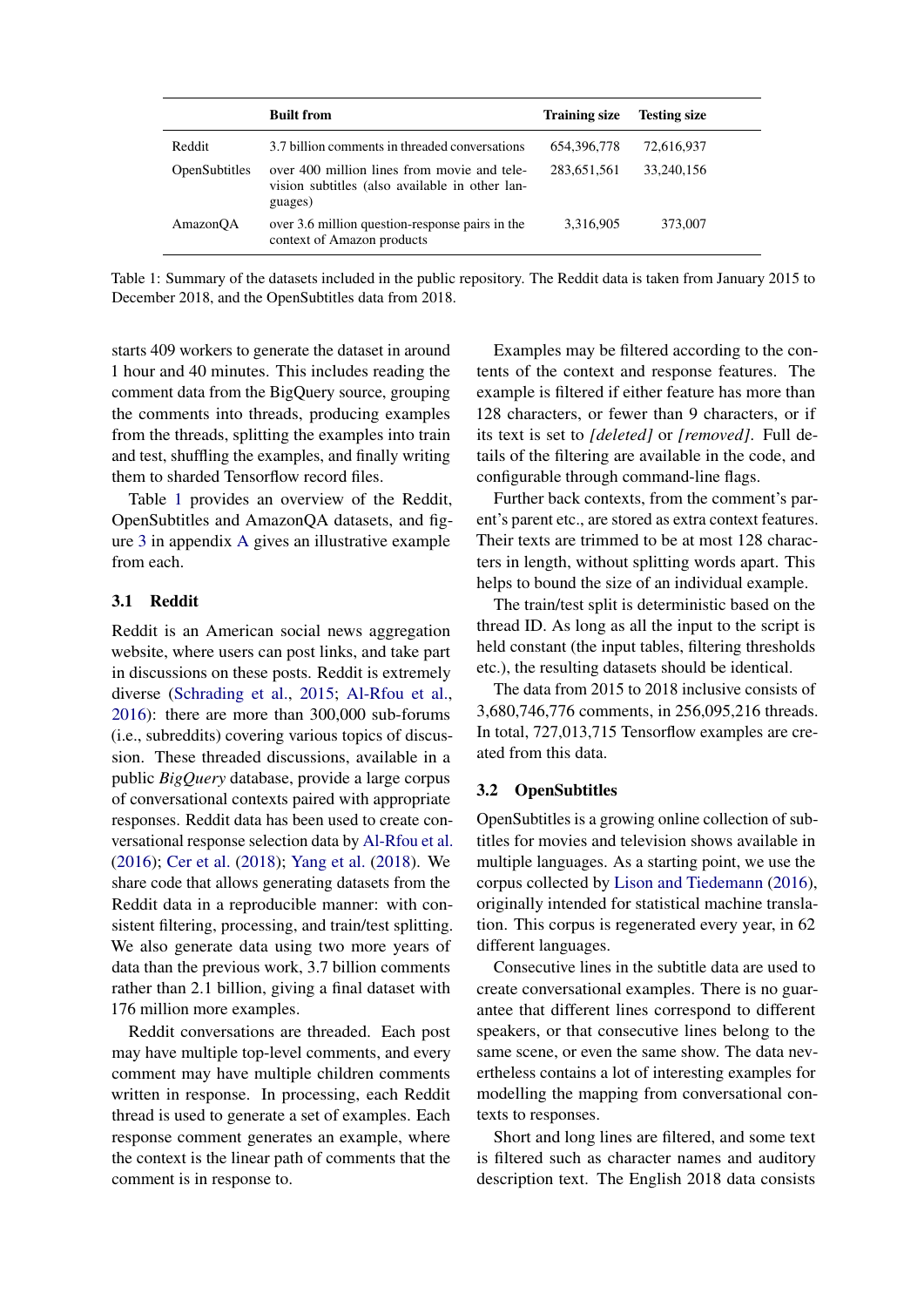<span id="page-3-0"></span>

Figure 2: Two examples illustrating the conversational response selection task: given the input context sentence, the goal is to identify the relevant response from a large pool of candidate responses.

of 441,450,449 lines, and generates 316,891,717 examples. The data is split into chunks of 100,000 lines, and each chunk is used either for the train set or the test set.

# 3.3 AmazonQA

This dataset is based on a corpus extracted by [Wan](#page-7-16) [and McAuley](#page-7-16) [\(2016\)](#page-7-16); [McAuley and Yang](#page-7-17) [\(2016\)](#page-7-17), who scraped questions and answers from Amazon product pages. This provides a corpus of questionanswer pairs in the e-commerce domain. Some questions may have multiple answers, so one example is generated for each possible answer.

Examples with very short or long questions or responses are filtered from the data, resulting in a total of 3,689,912 examples. The train/test split is computed deterministically using the product ID.

# <span id="page-3-1"></span>4 Response Selection Task

The conversational datasets included in this repository facilitate the training and evaluation of a variety of models for natural language tasks. For instance, the datasets are suitable for training generative models of conversational response [\(Serban](#page-7-18) [et al.,](#page-7-18) [2016;](#page-7-18) [Ritter et al.,](#page-7-19) [2011;](#page-7-19) [Vinyals and Le,](#page-7-2) [2015;](#page-7-2) [Sordoni et al.,](#page-7-20) [2015;](#page-7-20) [Shang et al.,](#page-7-21) [2015;](#page-7-21) [Kan](#page-6-16)[nan et al.,](#page-6-16) [2016\)](#page-6-16), as well as discriminative methods of conversational response selection [\(Lowe et al.,](#page-7-12) [2015;](#page-7-12) [Inaba and Takahashi,](#page-6-17) [2016;](#page-6-17) [Yu et al.,](#page-8-2) [2016;](#page-8-2) [Henderson et al.,](#page-6-18) [2017\)](#page-6-18).

The task of conversational response selection is to identify a correct response to a given conversational context from a pool of candidates, as illustrated in figure [2.](#page-3-0) Such models are typically evaluated using *Recall@k*, a typical metric in information retrieval literature. This measures how often the correct response is identified as one of the top k ranked responses [\(Lowe et al.,](#page-7-12) [2015;](#page-7-12) [Inaba](#page-6-17) [and Takahashi,](#page-6-17) [2016;](#page-6-17) [Yu et al.,](#page-8-2) [2016;](#page-8-2) [Al-Rfou et al.,](#page-6-11) [2016;](#page-6-11) [Henderson et al.,](#page-6-18) [2017;](#page-6-18) [Lowe et al.,](#page-7-13) [2017;](#page-7-13) [Wu et al.,](#page-8-3) [2017;](#page-8-3) [Cer et al.,](#page-6-15) [2018;](#page-6-15) [Chaudhuri et al.,](#page-6-19) [2018;](#page-6-19) [Du and Black,](#page-6-20) [2018;](#page-6-20) [Kumar et al.,](#page-6-21) [2018;](#page-6-21) [Liu](#page-7-22) [et al.,](#page-7-22) [2018;](#page-7-22) [Yang et al.,](#page-8-1) [2018;](#page-8-1) [Zhou et al.,](#page-8-4) [2018;](#page-8-4) [Gunasekara et al.,](#page-6-10) [2019;](#page-6-10) [Tao et al.,](#page-7-23) [2019\)](#page-7-23). Models trained to select responses can be used to drive dialogue systems, question-answering systems, and response suggestion systems. The task of response selection provides a powerful signal for learning implicit semantic representations useful for many downstream tasks in natural language understanding [\(Cer et al.,](#page-6-15) [2018;](#page-6-15) [Yang et al.,](#page-8-1) [2018\)](#page-8-1).

The *Recall@k* metric allows for direct comparison between models. Direct comparisons are much more difficult for generative models, which are typically evaluated using perplexity scores or using human judgement. Perplexity scores are dependent on normalization, tokenization, and choice of vocabulary, while human judgement is expensive and time consuming.

When evaluating conversational response selection models on these datasets, we propose a *Recall@k* metric termed *1-of-100 accuracy*. This is *Recall@1* using 99 responses sampled from the test dataset as negatives. This *1-of-100 accuracy* metric has been used in previous studies: [\(Al-Rfou](#page-6-11) [et al.,](#page-6-11) [2016;](#page-6-11) [Henderson et al.,](#page-6-18) [2017;](#page-6-18) [Cer et al.,](#page-6-15) [2018;](#page-6-15) [Kumar et al.,](#page-6-21) [2018;](#page-6-21) [Yang et al.,](#page-8-1) [2018;](#page-8-1) [Gunasekara](#page-6-10) [et al.,](#page-6-10) [2019\)](#page-6-10). While there is no guarantee that the 99 randomly selected negatives will all be *bad* responses, the metric nevertheless provides a simple summary of model performance that has been shown to correlate with user-driven quality metrics [\(Henderson et al.,](#page-6-18) [2017\)](#page-6-18). For efficient computation of this metric, batches of 100 (context, response) pairs can be processed such that the other 99 elements in the batch serve as the negative examples.

Sections [4.1](#page-4-1) and [4.2](#page-4-2) present baseline methods of conversational response selection that are implemented in the repository. These baselines are intended to run quickly using a subset of the training data, to give some idea of performance and characteristics of each dataset. Section [4.3](#page-4-3) describes a more competitive neural encoder model that is trained on the entire training set.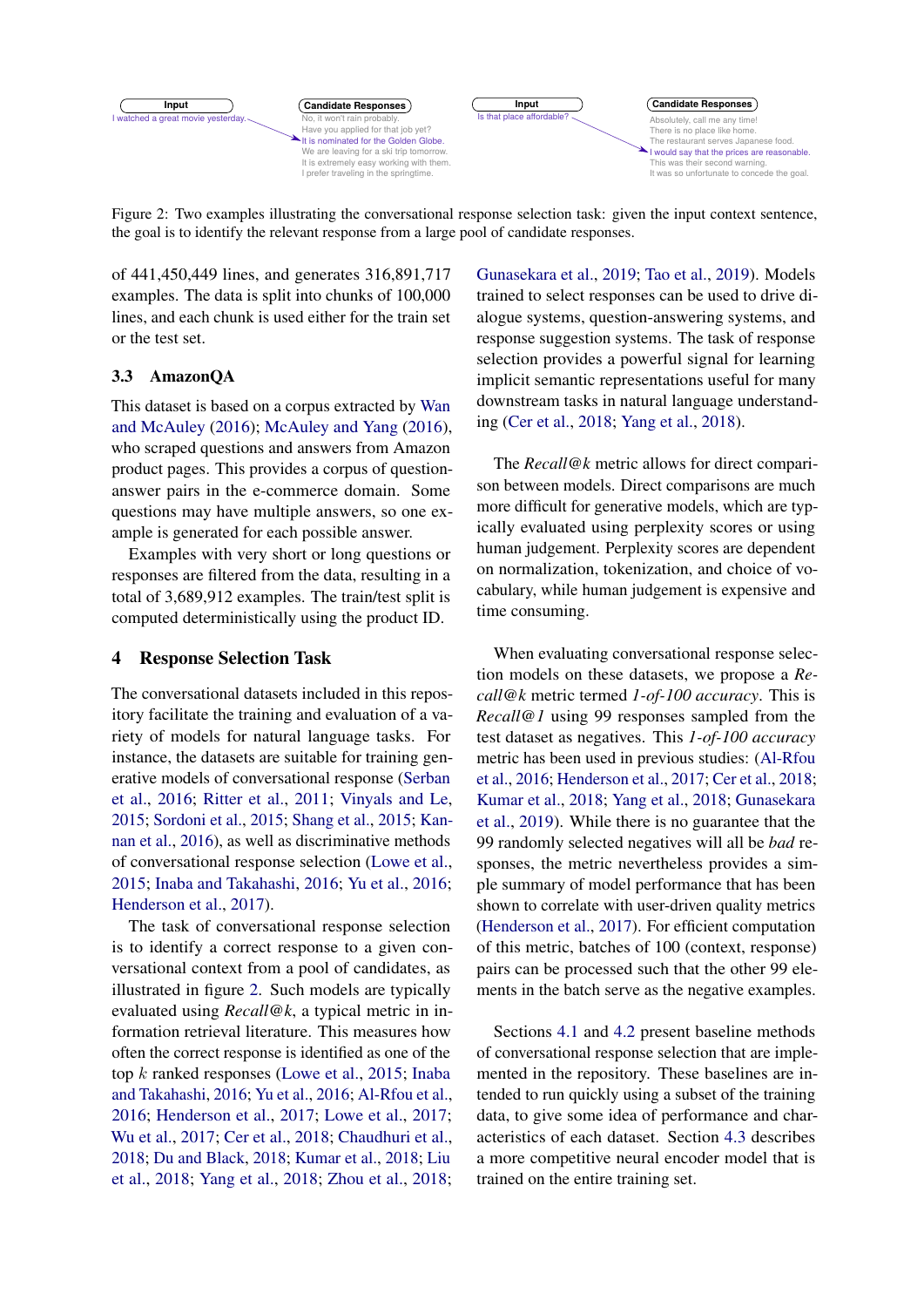### <span id="page-4-1"></span>4.1 Keyword-based Methods

The keyword-based baselines use keyword similarity metrics to rank responses given a context. These are typical baselines for information retrieval tasks. The TF-IDF method computes inverse document frequency statistics on the training set, and scores responses using their tf-idf cosine similarity to the context [\(Manning et al.,](#page-7-24) [2008\)](#page-7-24).

The BM25 method builds on top of the tf-idf similarity, applying an adjustment to the term weights [\(Robertson and Zaragoza,](#page-7-25) [2009\)](#page-7-25).

#### <span id="page-4-2"></span>4.2 Vector-based Methods

The vector-based methods use publicly available neural net embedding models to embed contexts and responses into a vector space. We include the following five embedding models in the evaluation, all of which are available on [Tensorflow Hub:](https://www.tensorflow.org/hub)

USE the Universal Sentence Encoder from [Cer](#page-6-15) [et al.](#page-6-15) [\(2018\)](#page-6-15)

USE-LARGE a larger version of the Universal Sentence Encoder

ELMO the Embeddings from Language Models approach from [Peters et al.](#page-7-26) [\(2018\)](#page-7-26).

BERT-SMALL the deep bidirectional transformer model of [Devlin et al.](#page-6-13) [\(2018\)](#page-6-13).

BERT-LARGE a larger deep bidirectional transformer model.

There are two vector-based baseline methods, one for each of the above models. The SIM method ranks responses according to their cosine similarity with the context vector. This method relies on pretrained models and does not use the training set at all.

The MAP method learns a linear mapping on top of the response vector. The final score of a response with vector y given a context with vector x is the cosine similarity  $\langle \cdot, \cdot \rangle$  of the context vector with the mapped response vector:

$$
\langle \mathbf{x}, \, (W + \alpha I) \cdot \mathbf{y} \rangle \tag{1}
$$

where  $W$ ,  $\alpha$  are learned parameters and I is the identity matrix. This allows learning an arbitrary linear mapping on the context side, while the residual connection gated by  $\alpha$  makes it easy for the model to interpolate with the SIM baseline. Vectors are L2-normalized before being fed to the MAP method, so that the method is invariant to scaling.

The W and  $\alpha$  parameters are learned on a random sample of 10,000 examples from the training set, using the dot product loss from [Henderson](#page-6-18) [et al.](#page-6-18) [\(2017\)](#page-6-18). A sweep over learning rate and regularization parameters is performed using a held-out development set. The final learned parameters are used on the evaluation set.

The combination of the three embedding models with the two vector-based methods results in the following six baseline methods: USE-SIM, USE-MAP, USE-LARGE-SIM, USE-LARGE-MAP, ELMO-SIM, and ELMO-MAP.

#### <span id="page-4-3"></span>4.3 Encoder Model

We also train and evaluate a neural encoder model that maps the context and response through separate sub-networks to a shared vector space, where the final score is a dot-product between a vector representing the context and a vector representing the response as per [Henderson et al.](#page-6-18) [\(2017\)](#page-6-18); [Cer et al.](#page-6-15) [\(2018\)](#page-6-15); [Kumar et al.](#page-6-21) [\(2018\)](#page-6-21); [Yang et al.](#page-8-1) [\(2018\)](#page-8-1). This model is referred to as POLYAI-ENCODER in the evaluation.

Full details of the neural structure are given in [Henderson et al.](#page-6-22) [\(2019\)](#page-6-22). To summarize, the context and response are both separately passed through sub-networks that:

- 1. split the text into unigram and bigram features
- 2. convert unigrams and bigrams to numeric IDs using a vocabulary of known features in conjunction with a hashing strategy for unseen features
- 3. separately embed the unigrams and bigrams using large embedding matrices
- 4. separately apply self-attention then reduction over the sequence dimension to the unigram and bigram embeddings
- 5. combine the unigram and bigram representations, then pass them through several dense hidden layers
- 6. L2-normalize the final hidden layer to obtain the final vector representation

Both sub-networks are trained jointly using the dot-product loss of [Henderson et al.](#page-6-18) [\(2017\)](#page-6-18), with label smoothing and a learned scaling factor.

### <span id="page-4-0"></span>5 Evaluation

All the methods discussed in section [4](#page-3-1) are evaluated on the three standard datasets from section [3,](#page-1-1)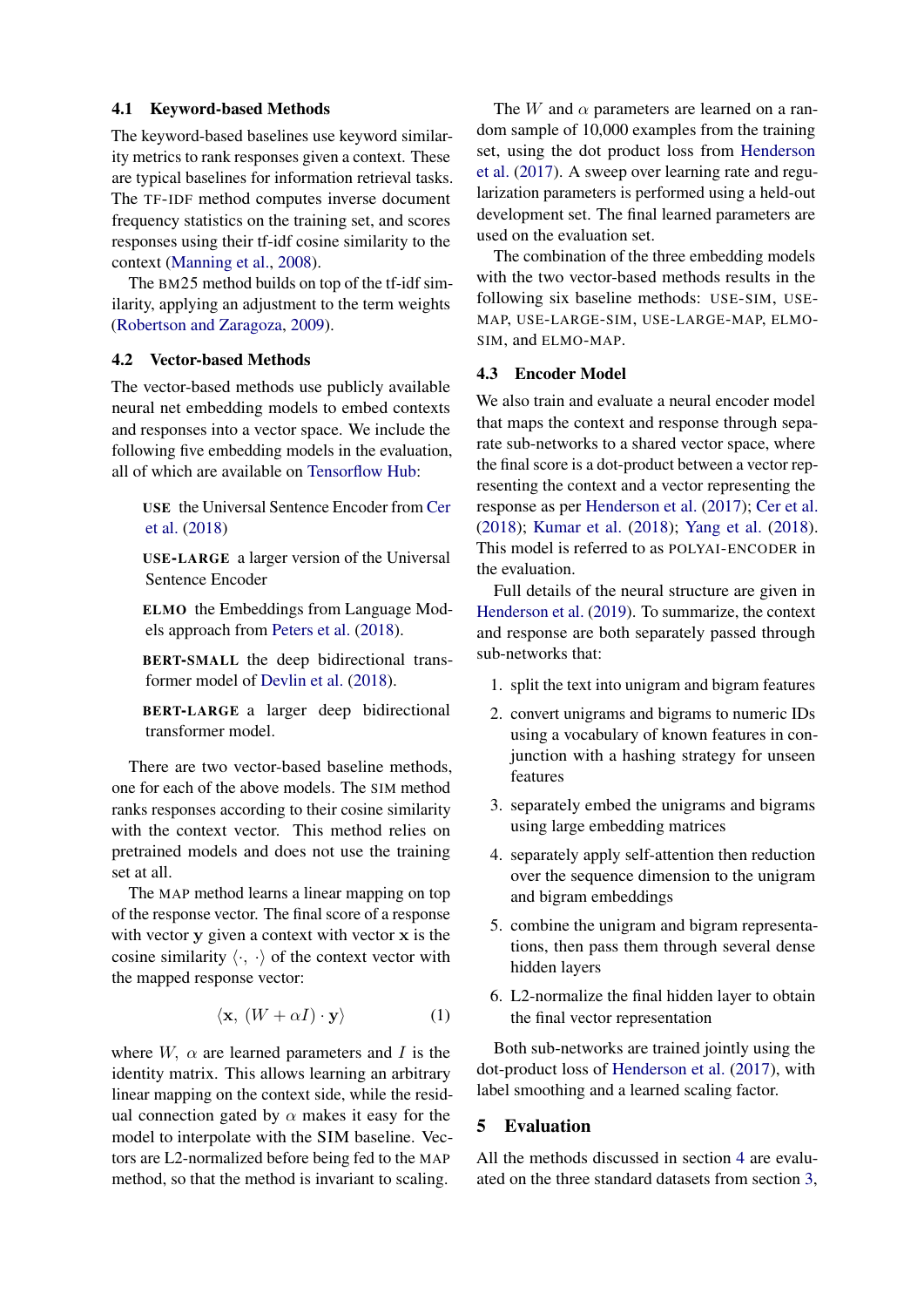<span id="page-5-2"></span>

|                       | Reddit | OpenSubtitles | AmazonQA |
|-----------------------|--------|---------------|----------|
| TF-IDF                | 26.7   | 10.9          | 51.8     |
| BM25                  | 27.6   | 10.9          | 52.3     |
| USE-SIM               | 36.6   | 13.6          | 47.6     |
| USE-MAP               | 40.8   | 15.8          | 54.4     |
| USE-LARGE-SIM         | 41.4   | 14.9          | 51.3     |
| USE-LARGE-MAP         | 47.7   | 18.0          | 61.9     |
| ELMO-SIM              | 12.5   | 9.5           | 16.0     |
| ELMO-MAP              | 19.3   | 12.3          | 33.0     |
| <b>BERT-SMALL-SIM</b> | 17.1   | 13.8          | 27.8     |
| BERT-SMALL-MAP        | 24.5   | 17.5          | 45.8     |
| BERT-LARGE-SIM        | 14.8   | 12.2          | 25.9     |
| BERT-LARGE-MAP        | 24.0   | 16.8          | 44.1     |
| POLYAI-ENCODER        | 61.3   | 30.6          | 84.2     |

Table 2: *1-of-100 accuracy* results for keyword-based baselines, vector-based baselines, and the encoder model for each of the three standard datasets. The latest evaluation results are maintained in the [repository.](https://github.com/PolyAI-LDN/conversational-datasets/blob/master/BENCHMARKS.md) Results are computed on a random subset of 50,000 examples from the test set (500 batches of 100).

and the results are presented in table [2.](#page-5-2) In this evaluation, all methods use only the (immediate) context feature to score the responses, and do not use other features such as the extra contexts.

The keyword-based TF-IDF and BM25 are broadly competitive with the vector-based methods, and are particularly strong for AmazonQA, possibly because rare words such as the product name are informative in this domain. Learning a mapping with the MAP method gives a consistent boost in performance over the SIM method, showing the importance of learning the mapping from context to response versus simply relying on similarity. This approach would benefit from more data and a more powerful mapping network, but we have constrained the baselines so that they run quickly on a single computer. The Universal Sentence Encoder model outperforms ELMo in all cases.

The POLYAI-ENCODER model significantly outperforms all of the baseline methods. This is not surprising, as it is trained on the entire training set using multiple GPUs for several hours. We welcome other research groups to share their results, and we will be growing the table of results in the repository.

# 6 Conclusion

This paper has introduced a repository of conversational datasets, providing hundreds of millions examples for training and evaluating conversational response selection systems under a standard evaluation framework. Future work will involve introducing more datasets in this format, more competitive baselines, and more benchmark results. We welcome contributions from other research groups in all of these directions.

# References

<span id="page-5-0"></span>Martín Abadi, Ashish Agarwal, Paul Barham, Eugene Brevdo, Zhifeng Chen, Craig Citro, Greg S. Corrado, Andy Davis, Jeffrey Dean, Matthieu Devin, Sanjay Ghemawat, Ian Goodfellow, Andrew Harp, Geoffrey Irving, Michael Isard, Yangqing Jia, Rafal Jozefowicz, Lukasz Kaiser, Manjunath Kudlur, Josh Levenberg, Dan Mané, Rajat Monga, Sherry Moore, Derek Murray, Chris Olah, Mike Schuster, Jonathon Shlens, Benoit Steiner, Ilya Sutskever, Kunal Talwar, Paul Tucker, Vincent Vanhoucke, Vijay Vasudevan, Fernanda Viégas, Oriol Vinyals, Pete Warden, Martin Wattenberg, Martin Wicke, Yuan Yu, and Xiaoqiang Zheng. 2015. [TensorFlow: Large-scale ma](http://tensorflow.org/)[chine learning on heterogeneous systems.](http://tensorflow.org/) Software available from tensorflow.org.

<span id="page-5-1"></span>Tyler Akidau, Robert Bradshaw, Craig Chambers,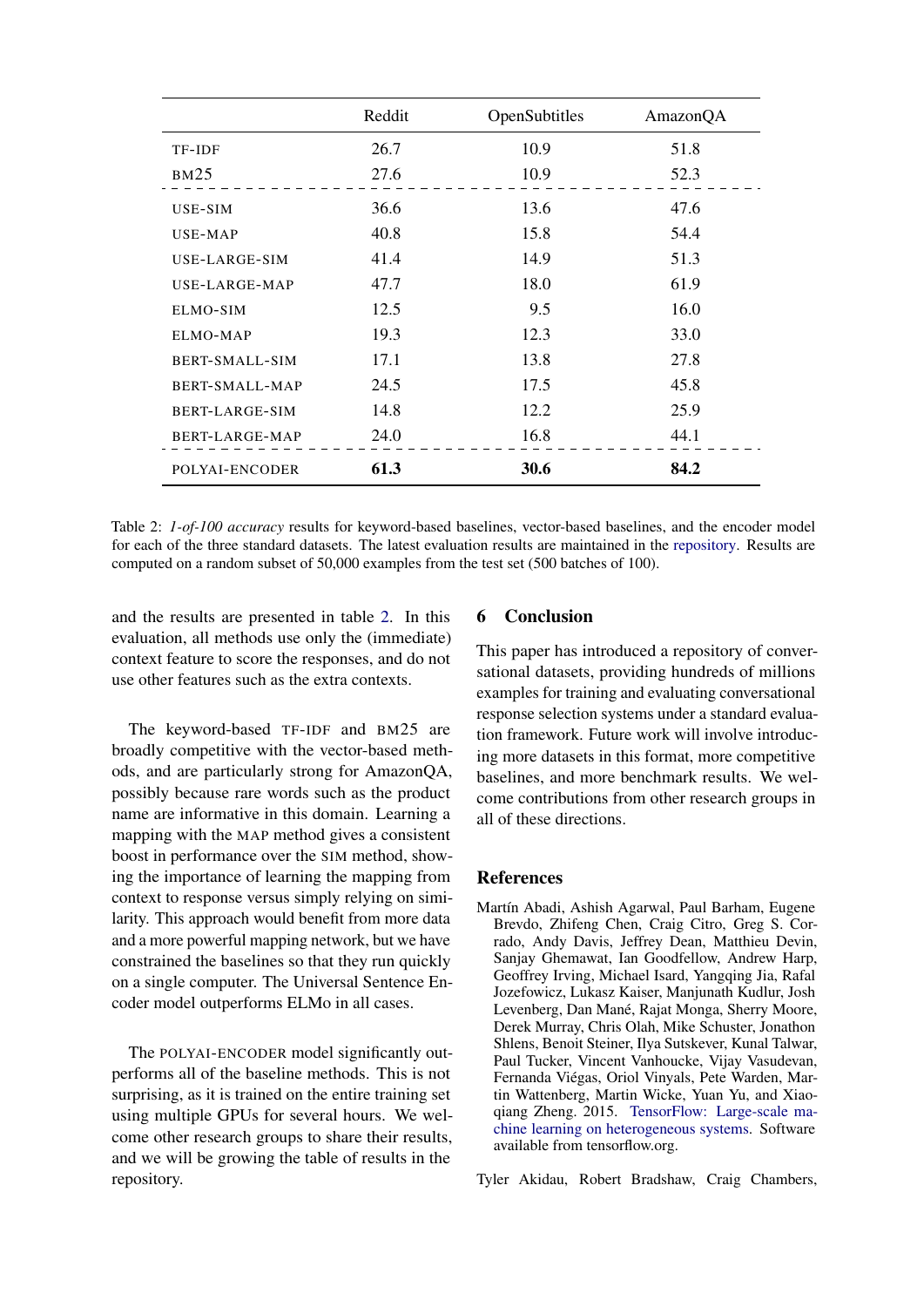Slava Chernyak, Rafael J. Fernández-Moctezuma, Reuven Lax, Sam McVeety, Daniel Mills, Frances Perry, Eric Schmidt, and Sam Whittle. 2015. [The](https://ai.google/research/pubs/pub43864) [dataflow model: A practical approach to balancing](https://ai.google/research/pubs/pub43864) [correctness, latency, and cost in massive-scale, un](https://ai.google/research/pubs/pub43864)[bounded, out-of-order data processing.](https://ai.google/research/pubs/pub43864) *Proceedings of the VLDB Endowment*, 8.

- <span id="page-6-11"></span>Rami Al-Rfou, Marc Pickett, Javier Snaider, Yun-Hsuan Sung, Brian Strope, and Ray Kurzweil. 2016. [Conversational contextual cues: The case of person](http://arxiv.org/abs/1606.00372)[alization and history for response ranking.](http://arxiv.org/abs/1606.00372) *CoRR*, abs/1606.00372.
- <span id="page-6-3"></span>Paweł Budzianowski, Tsung-Hsien Wen, Bo-Hsiang Tseng, Iñigo Casanueva, Stefan Ultes, Osman Ra-madan, and Milica Gašić. 2018. [MultiWOZ - A](http://aclweb.org/anthology/D18-1547) [large-scale multi-domain wizard-of-oz dataset for](http://aclweb.org/anthology/D18-1547) [task-oriented dialogue modelling.](http://aclweb.org/anthology/D18-1547) In *Proceedings of EMNLP*.
- <span id="page-6-15"></span>Daniel Cer, Yinfei Yang, Sheng-yi Kong, Nan Hua, Nicole Limtiaco, Rhomni St. John, Noah Constant, Mario Guajardo-Cespedes, Steve Yuan, Chris Tar, Yun-Hsuan Sung, Brian Strope, and Ray Kurzweil. 2018. [Universal sentence encoder.](http://arxiv.org/abs/1803.11175) *CoRR*, abs/1803.11175.
- <span id="page-6-19"></span>Debanjan Chaudhuri, Agustinus Kristiadi, Jens Lehmann, and Asja Fischer. 2018. [Improving](http://aclweb.org/anthology/K18-1048) [response selection in multi-turn dialogue systems by](http://aclweb.org/anthology/K18-1048) [incorporating domain knowledge.](http://aclweb.org/anthology/K18-1048) In *Proceedings of CoNLL*.
- <span id="page-6-5"></span>Hongshen Chen, Xiaorui Liu, Dawei Yin, and Jiliang Tang. 2017. [A survey on dialogue systems: Recent](http://arxiv.org/abs/1711.01731) [advances and new frontiers.](http://arxiv.org/abs/1711.01731) *CoRR*, abs/1711.01731.
- <span id="page-6-13"></span>Jacob Devlin, Ming-Wei Chang, Kenton Lee, and Kristina Toutanova. 2018. [BERT: Pre-training of](http://arxiv.org/abs/1810.04805) [deep bidirectional transformers for language under](http://arxiv.org/abs/1810.04805)[standing.](http://arxiv.org/abs/1810.04805) *CoRR*, abs/1810.04805.
- <span id="page-6-20"></span>Wenchao Du and Alan Black. 2018. [Data augmenta](http://aclweb.org/anthology/W18-5708)[tion for neural online chats response selection.](http://aclweb.org/anthology/W18-5708) In *Proceedings of SCAI*.
- <span id="page-6-1"></span>Layla El Asri, Hannes Schulz, Shikhar Sharma, Jeremie Zumer, Justin Harris, Emery Fine, Rahul Mehrotra, and Kaheer Suleman. 2017. [Frames: A](http://aclweb.org/anthology/W17-5526) [corpus for adding memory to goal-oriented dialogue](http://aclweb.org/anthology/W17-5526) [systems.](http://aclweb.org/anthology/W17-5526) In *Proceedings of SIGDIAL*.
- <span id="page-6-7"></span>Ahmed Fadhil and Gianluca Schiavo. 2019. [Designing](http://arxiv.org/abs/1902.09022) [for health chatbots.](http://arxiv.org/abs/1902.09022) *CoRR*, abs/1902.09022.
- <span id="page-6-4"></span>Jamie Fraser, Ioannis Papaioannou, and Oliver Lemon. 2018. [Spoken conversational AI in video games:](https://doi.org/10.1145/3267851.3267896) [Emotional dialogue management increases user en](https://doi.org/10.1145/3267851.3267896)[gagement.](https://doi.org/10.1145/3267851.3267896) In *Proceedings of IVA*.
- <span id="page-6-10"></span>Chulaka Gunasekara, Jonathan K Kummerfeld, Lazaros Polymenakos, and Walter S Lasecki. 2019. [DSTC7 task 1: Noetic end-to-end response](http://workshop.colips.org/dstc7/papers/dstc7_task1_final_report.pdf) [selection.](http://workshop.colips.org/dstc7/papers/dstc7_task1_final_report.pdf)
- <span id="page-6-0"></span>Charles T. Hemphill, John J. Godfrey, and George R. Doddington. 1990. [The ATIS Spoken Language Sys](https://www.aclweb.org/anthology/H90-1021)[tems Pilot Corpus.](https://www.aclweb.org/anthology/H90-1021) In *Proceedings of the Workshop on Speech and Natural Language*, HLT '90.
- <span id="page-6-18"></span>Matthew Henderson, Rami Al-Rfou, Brian Strope, Yun-Hsuan Sung, László Lukács, Ruiqi Guo, Sanjiv Kumar, Balint Miklos, and Ray Kurzweil. 2017. [Effi](http://arxiv.org/abs/1705.00652)[cient natural language response suggestion for Smart](http://arxiv.org/abs/1705.00652) [Reply.](http://arxiv.org/abs/1705.00652) *CoRR*, abs/1705.00652.
- <span id="page-6-8"></span>Matthew Henderson, Blaise Thomson, and Jason D. Wiliams. 2014a. [The Second Dialog State Tracking](http://www.aclweb.org/anthology/W14-4337) [Challenge.](http://www.aclweb.org/anthology/W14-4337) In *Proceedings of SIGDIAL*, pages 263– 272.
- <span id="page-6-9"></span>Matthew Henderson, Blaise Thomson, and Jason Williams. 2014b. [The Second Dialog State Track](https://www.aclweb.org/anthology/W14-4337)[ing Challenge.](https://www.aclweb.org/anthology/W14-4337) In *Proceedings of SIGDIAL*.
- <span id="page-6-2"></span>Matthew Henderson, Blaise Thomson, and Steve Young. 2014c. [Word-based dialog state tracking](http://www.sigdial.org/workshops/conference15/proceedings/pdf/W14-4340.pdf) [with recurrent neural networks.](http://www.sigdial.org/workshops/conference15/proceedings/pdf/W14-4340.pdf) In *Proceedings of SIGDIAL*.
- <span id="page-6-22"></span>Matthew Henderson, Ivan Vulic, Daniela Gerz, Iñigo ´ Casanueva, Paweł Budzianowski, Sam Coope, Georgios Spithourakis, Tsung-Hsien Wen, Nikola Mrkšić, and Pei-Hao Su. 2019. Training neural response selection for task-oriented dialogue systems. In *Proceedings of ACL*.
- <span id="page-6-12"></span>Jeremy Howard and Sebastian Ruder. 2018. [Universal](http://aclweb.org/anthology/P18-1031) [language model fine-tuning for text classification.](http://aclweb.org/anthology/P18-1031) In *ACL*, pages 328–339.
- <span id="page-6-17"></span>Michimasa Inaba and Kenichi Takahashi. 2016. [Neural](https://www.aclweb.org/anthology/W16-3648) [utterance ranking model for conversational dialogue](https://www.aclweb.org/anthology/W16-3648) [systems.](https://www.aclweb.org/anthology/W16-3648) In *Proceedings of SIGDIAL*.
- <span id="page-6-16"></span>Anjuli Kannan, Karol Kurach, Sujith Ravi, Tobias Kaufmann, Andrew Tomkins, Balint Miklos, Greg Corrado, László Lukács, Marina Ganea, Peter Young, and Vivek Ramavajjala. 2016. [Smart Reply:](https://doi.org/10.1145/2939672.2939801) [Automated response suggestion for email.](https://doi.org/10.1145/2939672.2939801) In *Proceedings of KDD*.
- <span id="page-6-21"></span>Girish Kumar, Matthew Henderson, Shannon Chan, Hoang Nguyen, and Lucas Ngoo. 2018. [Question](https://arxiv.org/pdf/1802.01766)[answer selection in user to user marketplace conver](https://arxiv.org/pdf/1802.01766)[sations.](https://arxiv.org/pdf/1802.01766) In *Proceedings of IWSDS*.
- <span id="page-6-14"></span>Guillaume Lample and Alexis Conneau. 2019. [Cross](http://arxiv.org/abs/1901.07291)[lingual language model pretraining.](http://arxiv.org/abs/1901.07291) *CoRR*, abs/1901.07291.
- <span id="page-6-6"></span>Liliana Laranjo, Adam G. Dunn, Huong Ly Tong, Ahmet Baki Kocaballi, Jessica Chen, Rabia Bashir, Didi Surian, Blanca Gallego, Farah Magrabi, Annie Y.S. Lau, and Enrico Coiera. 2018. [Conver](https://www.ncbi.nlm.nih.gov/pubmed/30010941)[sational agents in healthcare: A systematic review.](https://www.ncbi.nlm.nih.gov/pubmed/30010941) *Journal of the American Medical Informatics Association*, 25(9):1248–1258.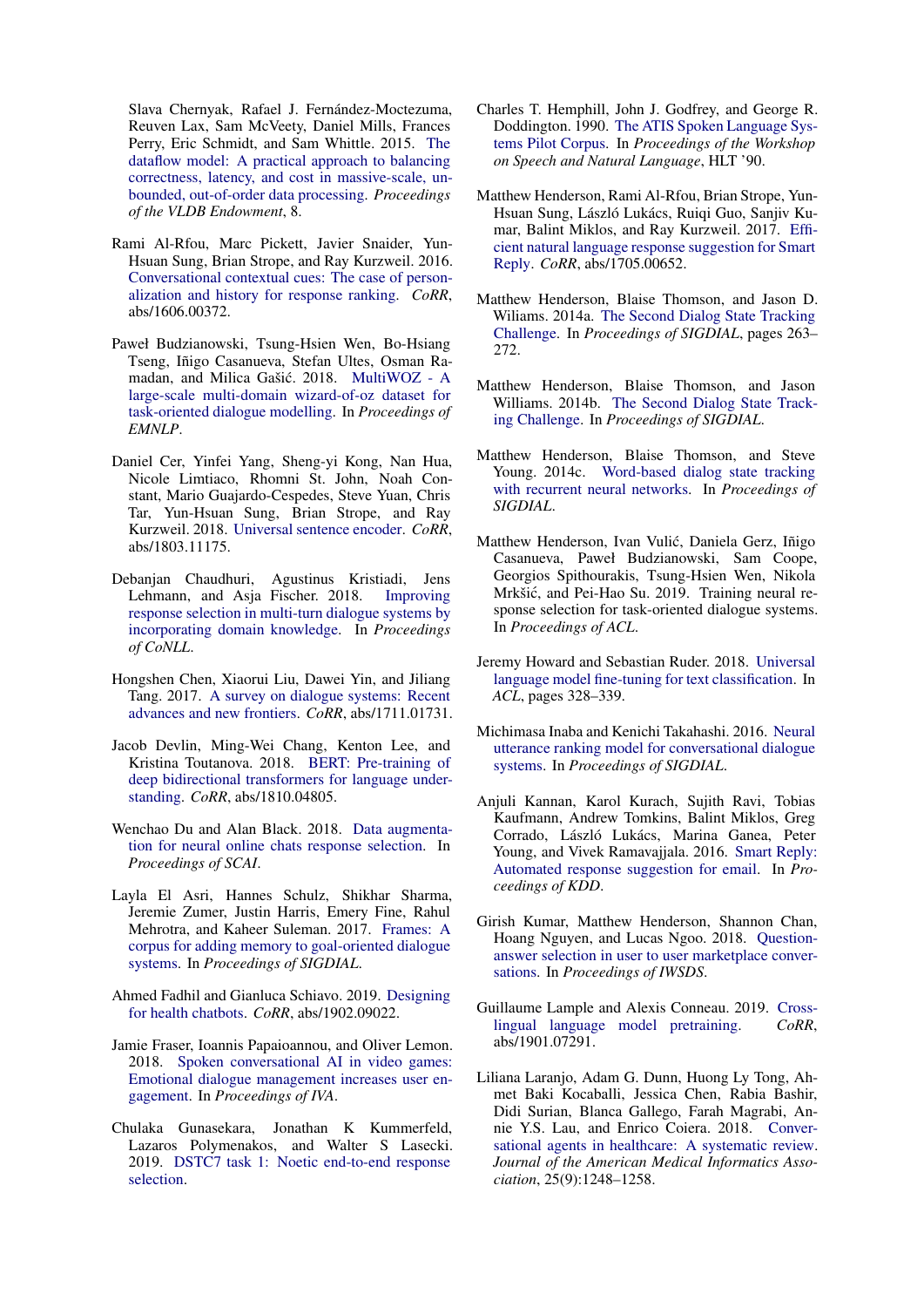- <span id="page-7-8"></span>Xiujun Li, Sarah Panda, Jingjing Liu, and Jianfeng Gao. 2018. [Microsoft dialogue challenge: Building end](http://arxiv.org/abs/1807.11125)[to-end task-completion dialogue systems.](http://arxiv.org/abs/1807.11125) *CoRR*, abs/1807.11125.
- <span id="page-7-15"></span>Pierre Lison and Jörg Tiedemann. 2016. [Opensub](http://www.lrec-conf.org/proceedings/lrec2016/pdf/947_Paper.pdf)[titles2016: Extracting large parallel corpora from](http://www.lrec-conf.org/proceedings/lrec2016/pdf/947_Paper.pdf) [movie and TV subtitles.](http://www.lrec-conf.org/proceedings/lrec2016/pdf/947_Paper.pdf)
- <span id="page-7-22"></span>Bing Liu, Tong Yu, Ian Lane, and Ole J Mengshoel. 2018. [Customized nonlinear bandits for online re](https://arxiv.org/pdf/1711.08493.pdf)[sponse selection in neural conversation models.](https://arxiv.org/pdf/1711.08493.pdf) In *Proceedings of AAAI*.
- <span id="page-7-13"></span>Ryan Lowe, Nissan Pow, Iulian Serban, Laurent Charlin, Chia-Wei Liu, and Joelle Pineau. 2017. [Train](http://dad.uni-bielefeld.de/index.php/dad/article/view/3698)[ing end-to-end dialogue systems with the Ubuntu di](http://dad.uni-bielefeld.de/index.php/dad/article/view/3698)[alogue corpus.](http://dad.uni-bielefeld.de/index.php/dad/article/view/3698) *Dialogue & Discourse*, 8(1).
- <span id="page-7-12"></span>Ryan Lowe, Nissan Pow, Iulian Serban, and Joelle Pineau. 2015. [The Ubuntu dialogue corpus: A large](https://aclweb.org/anthology/W15-4640) [dataset for research in unstructured multi-turn dia](https://aclweb.org/anthology/W15-4640)[logue systems.](https://aclweb.org/anthology/W15-4640) In *Proceedings of SIGDIAL*.
- <span id="page-7-24"></span>Christopher D. Manning, Prabhakar Raghavan, and Hinrich Schütze. 2008. *Introduction to Information Retrieval*. Cambridge University Press.
- <span id="page-7-17"></span>Julian McAuley and Alex Yang. 2016. [Addressing](https://doi.org/10.1145/2872427.2883044) [complex and subjective product-related queries with](https://doi.org/10.1145/2872427.2883044) [customer reviews.](https://doi.org/10.1145/2872427.2883044) In *Proceedings of the 25th International Conference on World Wide Web*, WWW '16, Republic and Canton of Geneva, Switzerland. International World Wide Web Conferences Steering Committee.
- <span id="page-7-6"></span>Nikola Mrkšić and Ivan Vulić. 2018. [Fully statistical](http://aclweb.org/anthology/P18-2018) [neural belief tracking.](http://aclweb.org/anthology/P18-2018) In *Proceedings of ACL*.
- <span id="page-7-9"></span>Nikola Mrkšic, Diarmuid Ó Séaghdha, Blaise Thom- ´ son, Milica Gašic, Pei-Hao Su, David Vandyke, ´ Tsung-Hsien Wen, and Steve Young. 2015. [Multi](http://aclweb.org/anthology/P15-2130)[domain dialog state tracking using recurrent neural](http://aclweb.org/anthology/P15-2130) [networks.](http://aclweb.org/anthology/P15-2130) In *Proceedings of ACL*, pages 794–799.
- <span id="page-7-26"></span>Matthew E. Peters, Mark Neumann, Mohit Iyyer, Matt Gardner, Christopher Clark, Kenton Lee, and Luke Zettlemoyer. 2018. [Deep contextualized word repre](https://arxiv.org/abs/1802.05365)[sentations.](https://arxiv.org/abs/1802.05365) In *Proceedings of NAACL*.
- <span id="page-7-7"></span>Osman Ramadan, Paweł Budzianowski, and Milica Gasic. 2018. [Large-scale multi-domain belief tracking](https://www.aclweb.org/anthology/P18-2069) [with knowledge sharing.](https://www.aclweb.org/anthology/P18-2069) In *ACL*.
- <span id="page-7-1"></span>Antoine Raux, Brian Langner, Alan W. Black, and Maxine Eskénazi. 2003. [LET's GO: Improving spo](http://www.isca-speech.org/archive/eurospeech_2003/e03_0753.html)[ken dialog systems for the elderly and non-natives.](http://www.isca-speech.org/archive/eurospeech_2003/e03_0753.html) In *Proceedings of EUROSPEECH*.
- <span id="page-7-11"></span>Alan Ritter, Colin Cherry, and Bill Dolan. 2010. [Unsu](http://www.aclweb.org/anthology/N10-1020)[pervised modeling of Twitter conversations.](http://www.aclweb.org/anthology/N10-1020) In *Proceedings of NAACL-HLT*.
- <span id="page-7-19"></span>Alan Ritter, Colin Cherry, and William B. Dolan. 2011. [Data-driven response generation in social media.](http://dl.acm.org/citation.cfm?id=2145432.2145500) In *Proceedings of EMNLP*, Stroudsburg, PA, USA. Association for Computational Linguistics.
- <span id="page-7-25"></span>Stephen Robertson and Hugo Zaragoza. 2009. [The](http://dx.doi.org/10.1561/1500000019) [probabilistic relevance framework: BM25 and be](http://dx.doi.org/10.1561/1500000019)[yond.](http://dx.doi.org/10.1561/1500000019) *Foundations and Trends in Information Retrieval*, 3(4).
- <span id="page-7-14"></span>Nicolas Schrading, Cecilia Ovesdotter Alm, Ray Ptucha, and Christopher Homan. 2015. [An analysis](http://aclweb.org/anthology/D/D15/D15-1309.pdf) [of domestic abuse discourse on Reddit.](http://aclweb.org/anthology/D/D15/D15-1309.pdf) In *Proceedings of EMNLP*.
- <span id="page-7-18"></span>Iulian Serban, Ryan Lowe, Laurent Charlin, and Joelle Pineau. 2016. [Generative deep neural networks for](https://arxiv.org/pdf/1611.06216.pdf) [dialogue: A short review.](https://arxiv.org/pdf/1611.06216.pdf) *CoRR*, abs/1611.06216.
- <span id="page-7-10"></span>Pararth Shah, Dilek Hakkani-Tür, Bing Liu, and Gokhan Tür. 2018. [Bootstrapping a neural conversa](http://aclweb.org/anthology/N18-3006)[tional agent with dialogue self-play, crowdsourcing](http://aclweb.org/anthology/N18-3006) [and on-line reinforcement learning.](http://aclweb.org/anthology/N18-3006) In *Proceedings of NAACL-HLT*.
- <span id="page-7-21"></span>Lifeng Shang, Zhengdong Lu, and Hang Li. 2015. [Neu](http://dblp.uni-trier.de/db/journals/corr/corr1503.html#ShangLL15)[ral responding machine for short-text conversation.](http://dblp.uni-trier.de/db/journals/corr/corr1503.html#ShangLL15) *CoRR*, abs/1503.02364.
- <span id="page-7-20"></span>Alessandro Sordoni, Michel Galley, Michael Auli, Chris Brockett, Yangfeng Ji, Margaret Mitchell, Jian-Yun Nie, Jianfeng Gao, and Bill Dolan. 2015. [A neural network approach to context-sensitive](http://dblp.uni-trier.de/db/journals/corr/corr1506.html#SordoniGABJMNGD15) [generation of conversational responses.](http://dblp.uni-trier.de/db/journals/corr/corr1506.html#SordoniGABJMNGD15) *CoRR*, abs/1506.06714.
- <span id="page-7-23"></span>Chongyang Tao, Wei Wu, Can Xu, Wenpeng Hu, Dongyan Zhao, and Rui Yan. 2019. [Multi](http://doi.acm.org/10.1145/3289600.3290985)[representation fusion network for multi-turn re](http://doi.acm.org/10.1145/3289600.3290985)[sponse selection in retrieval-based chatbots.](http://doi.acm.org/10.1145/3289600.3290985) In *Proceedings of WSDM*.
- <span id="page-7-2"></span>Oriol Vinyals and Quoc V. Le. 2015. [A neural conver](http://dblp.uni-trier.de/db/journals/corr/corr1506.html#VinyalsL15)[sational model.](http://dblp.uni-trier.de/db/journals/corr/corr1506.html#VinyalsL15) *CoRR*, abs/1506.05869.
- <span id="page-7-16"></span>Mengting Wan and Julian McAuley. 2016. [Modeling](https://doi.org/10.1109/ICDM.2016.0060) [ambiguity, subjectivity, and diverging viewpoints](https://doi.org/10.1109/ICDM.2016.0060) [in opinion question answering systems.](https://doi.org/10.1109/ICDM.2016.0060) In *ICDM*, pages 489–498.
- <span id="page-7-3"></span>Tsung-Hsien Wen, Milica Gasic, Nikola Mrkšic, Pei- ´ Hao Su, David Vandyke, and Steve Young. 2015. [Semantically conditioned LSTM-based natural lan](http://aclweb.org/anthology/D15-1199)[guage generation for spoken dialogue systems.](http://aclweb.org/anthology/D15-1199) In *Proceedings of EMNLP*.
- <span id="page-7-4"></span>Tsung-Hsien Wen, Yishu Miao, Phil Blunsom, and Steve J. Young. 2017a. [Latent intention dialogue](http://proceedings.mlr.press/v70/wen17a.html) [models.](http://proceedings.mlr.press/v70/wen17a.html) In *Proceedings of ICML*.
- <span id="page-7-5"></span>Tsung-Hsien Wen, David Vandyke, Nikola Mrkšic,´ Milica Gašic, Lina M. Rojas-Barahona, Pei-Hao Su, ´ Stefan Ultes, and Steve Young. 2017b. [A network](http://www.aclweb.org/anthology/E17-1042)[based end-to-end trainable task-oriented dialogue](http://www.aclweb.org/anthology/E17-1042) [system.](http://www.aclweb.org/anthology/E17-1042) In *Proceedings of EACL*.
- <span id="page-7-0"></span>Jason D. Williams. 2012. [A belief tracking challenge](https://aclweb.org/anthology/W12-1812) [task for spoken dialog systems.](https://aclweb.org/anthology/W12-1812) In *Proceedings of the NAACL HLT Workshop on Future directions and needs in the Spoken Dialog Community*.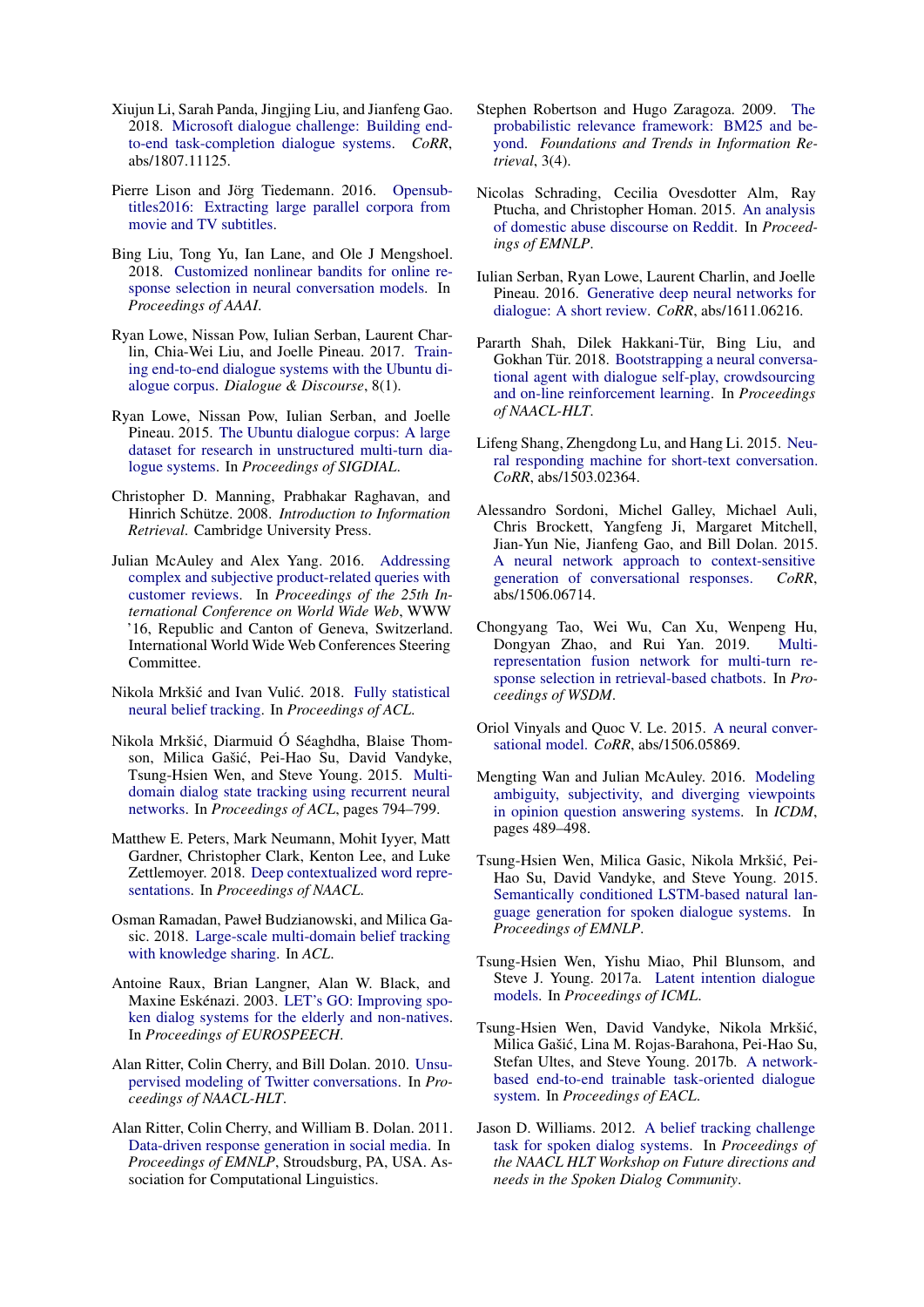- <span id="page-8-3"></span>Yu Wu, Wei Wu, Chen Xing, Ming Zhou, and Zhoujun Li. 2017. [Sequential matching network: A](http://aclweb.org/anthology/P17-1046) [new architecture for multi-turn response selection in](http://aclweb.org/anthology/P17-1046) [retrieval-based chatbots.](http://aclweb.org/anthology/P17-1046) In *Proceedings of ACL*.
- <span id="page-8-1"></span>Yinfei Yang, Steve Yuan, Daniel Cer, Sheng-Yi Kong, Noah Constant, Petr Pilar, Heming Ge, Yun-hsuan Sung, Brian Strope, and Ray Kurzweil. 2018. [Learn](http://aclweb.org/anthology/W18-3022)[ing semantic textual similarity from conversations.](http://aclweb.org/anthology/W18-3022) In *Proceedings of The Workshop on Representation Learning for NLP*.
- <span id="page-8-0"></span>Steve Young. 2010. [Still talking to machines \(cog](http://mi.eng.cam.ac.uk/~sjy/papers/youn10a.pdf)[nitively speaking\).](http://mi.eng.cam.ac.uk/~sjy/papers/youn10a.pdf) In *Proceedings of INTER-SPEECH*.
- <span id="page-8-2"></span>Zhou Yu, Ziyu Xu, Alan W Black, and Alexander Rudnicky. 2016. [Strategy and policy learning for non](https://aclweb.org/anthology/W16-3649)[task-oriented conversational systems.](https://aclweb.org/anthology/W16-3649) In *Proceedings of SIGDIAL*.
- <span id="page-8-4"></span>Xiangyang Zhou, Lu Li, Daxiang Dong, Yi Liu, Ying Chen, Wayne Xin Zhao, Dianhai Yu, and Hua Wu. 2018. [Multi-turn response selection for chatbots](http://aclweb.org/anthology/P18-1103) [with deep attention matching network.](http://aclweb.org/anthology/P18-1103) In *Proceedings of ACL*.